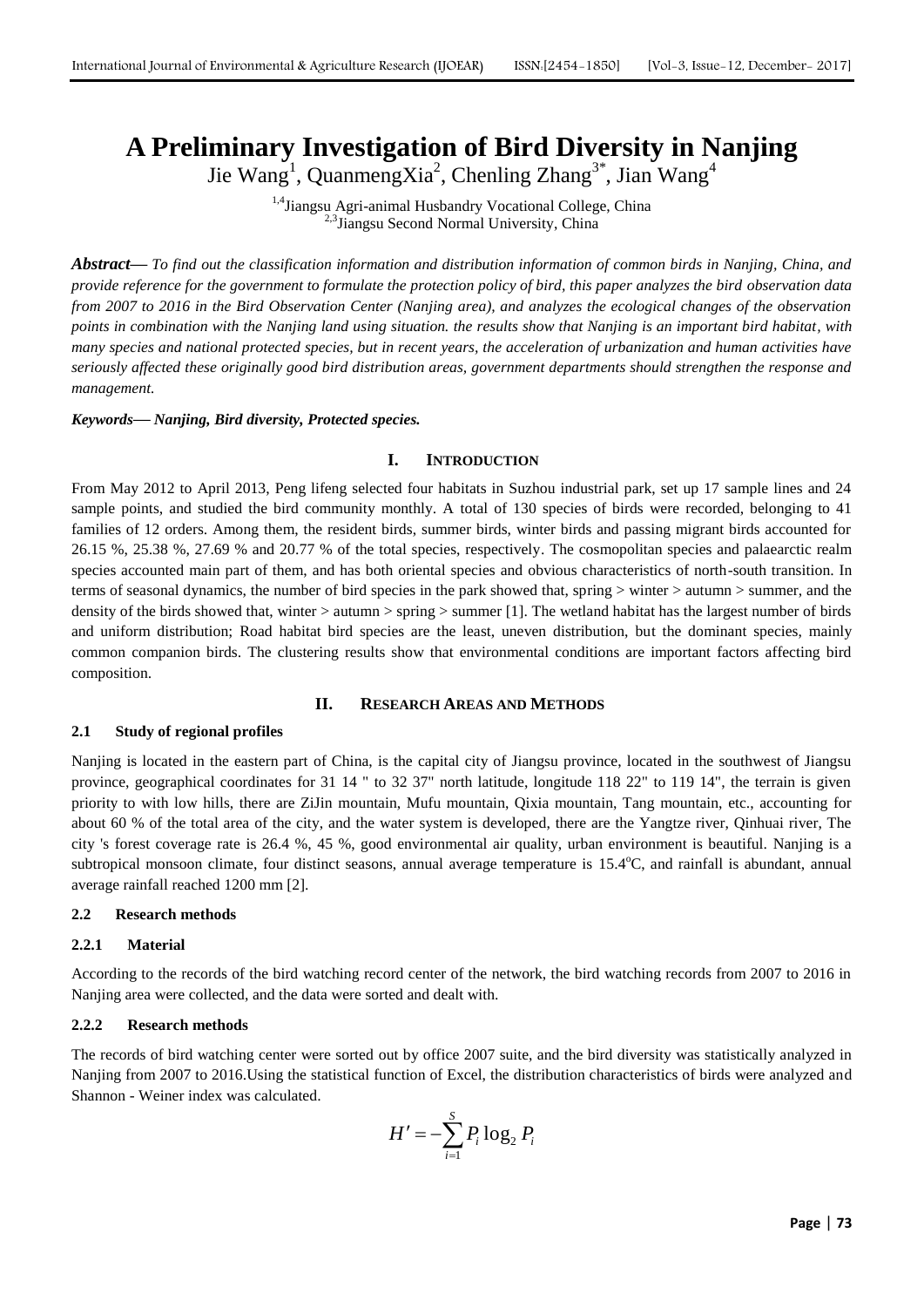**III. RESEARCH RESULTS AND DATA ANALYSIS**

## **3.1 Distribution and land use change of 15 bird species observation sites in Nanjing**



**FIG.1: DISTRIBUTION AND LAND USE CHANGE OF 15BIRD SPECIES OBSERVATION SITES IN NANJING OF 2007**



**FIG.2: DISTRIBUTION AND LAND USE CHANGE OF 15 BIRD SPECIES OBSERVATION SITES IN NANJING OF 2012**



**FIG.3: DISTRIBUTION AND LAND USE CHANGE OF 15 BIRD SPECIES OBSERVATION SITES IN NANJING OF 2016**

Comparative analysis of the distribution and land use of 15 bird observation points in Nanjing from 2007 to 2016 shows that the construction land in Nanjing is increasing, while the forest land and cultivated land on which birds live are decreasing gradually. The land use of 15 bird observation points also conforms to this law. A total of 45 families and 269 species of birds have been recorded in Nanjing during the past decade, including 4 species of primary protected birds and 18 species of two protected birds. In 2007, 37 families and 129 species of birds were recorded; Thirty - nine families and 177 species of birds were recorded in 2008; In 2009, 42 families and 225 species of birds were recorded; In 2010, 43 families and 237 species of birds were recorded; In 2011, 38 families and 184 species of birds were recorded; Forty families and 179 species of birds were recorded in 2012; In 2013, 39 families and 149 species of birds were recorded; Thirty nine families and 160 species of birds were recorded in 2014; In 2015, 41 families and 201 species of birds were recorded; In 2016, 43 families and 198 species of birds were recorded.

## **3.2 Shannon - wil index of birds in Nanjing city from 2007 to 2016**

Due to the differences in the ecological environment of each observation point, the number of birds is also different, and Shannon - wil index is generally used in the area with many species. Therefore, the bird data of each observation point is integrated, and the whole city of Nanjing is taken as a large observation point for calculation. The Shannon - wil index of birds in Nanjing from 2007 to 2016 was 3.968, 3.933, 4, 166, 4.248, 3.868, 3.290, 3.770, 3.635, 3.403 and 3.936, respectively. The data show that the diversity of birds in Nanjing fluctuates steadily in a relatively small atmosphere, with little change around ten years, and the diversity index of birds is high and species are abundant.

# **3.3 Correlation analysis between two observation points of Mount Zijin and Xuanwu Lake and the birds in Nanjing City**

Mount Zijin and Xuanwu Lake, as two typical bird observation points in Nanjing, located in the city center of Nanjing, mainly in forest land and water area, surrounded by construction land, greatly influenced by human activities.

The number of birds in Nanjing city fluctuates within a stable range (figure 4), and Zijin mountain and Xuanwu Lake both the number of birds and the number of species compared with Nanjing city, especially in recent years, with the increase of construction land around the two places, the vigorous development of tourism, free open to tourists, resulting in the number of birds' fluctuations. Originally is an important habitat of birds in Nanjing Xuanwu lake has been greatly affected, it is difficult to reproduce the original birds chirping, competing to fly.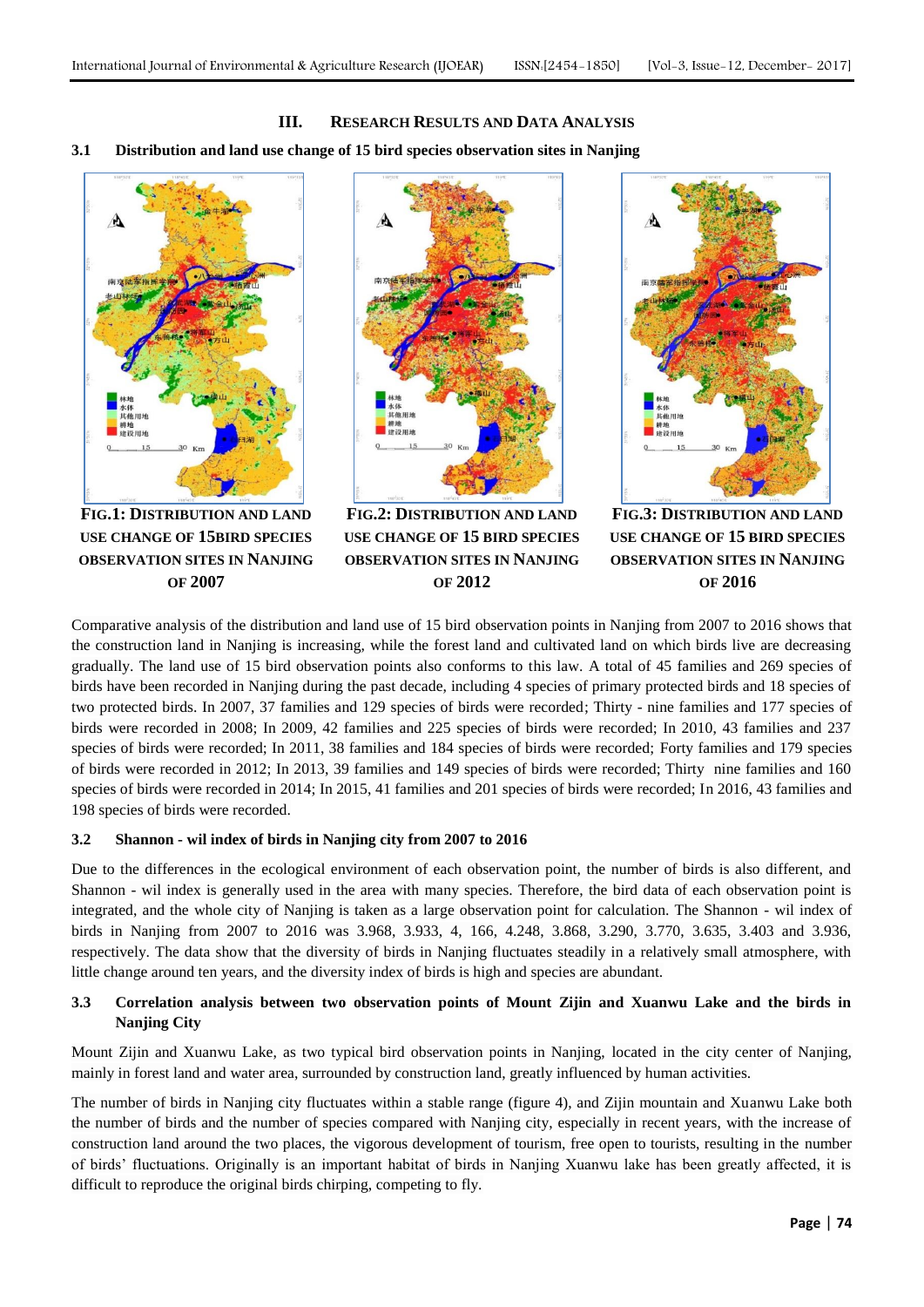#### **3.3.1 Correlation analysis between the number of birds and species**

A linear correlation analysis was conducted between the number of families and species of birds in Nanjing for ten years and Mount Zijin and Xuanwu Lake. In terms of the number of families, the correlation coefficient r was 0.345 and 0.292, respectively. Therefore, there was only a very low linear correlation between the number of families of Mount Zijin birds and Nanjing, while there was no linear correlation between the number of families of Xuanwu Lake birds and Nanjing. In terms of species number, correlation coefficients were 0.669 and 0.511, respectively. The results showed that there was a significant linear correlation between the species numbers of birds in Mount Zijin and Xuanwu Lake, and Mount Zijin was higher than Xuanwu Lake. ( $0 < r < 1$  indicates that there is linear correlation in different degrees:  $r \le 0.3$  indicates that there is no linear correlation;  $0.3 < r \le 0.5$  is low linear correlation;  $0.5 < r \le 0.8$  was significant linear correlation; R > 0.8 is highly linear correlation).



# **FIG. 4: TEN YEARS' BIRD SPECIES IN THE CITY OF NANJING AND MOUNT ZIJIN AND XUANWU LAKE**

#### **3.3.2 Correlation analysis of diversity index**

Using the data of fig. 5, we analyzed the bird diversity index of Nanjing in the past ten years with the linear correlation coefficient r of 0.472 and 0.262, respectively. the results showed that the bird diversity of Mount Zijin had significant linear correlation with the bird diversity of Nanjing, while the bird diversity of Xuanwu lake had no linear correlation with the bird diversity of Nanjing.



# **FIG. 5: NANJING CITY AND MOUNT ZIJIN, XUANWU LAKE TEN YEARS BIRD SHANNON - WILL INDEX LINE STATISTICAL CHART**

On the whole, with high abundance and diversity of birds in Nanjing city as a reference, Zijin mountain because of the terrain as a mountainous area, there are large areas of undeveloped forest land, ecological environment preservation is good, moderate human disturbance and construction and development, so that the bird habitat is rich and diverse, eventually make the Zijin mountain bird richness and species diversity in ten years to remain stable, Zijin mountain is an important habitat of Nanjing birds Basaltic lake is different, the surrounding construction in a decade a large number of buildings, the interior has gradually been artificial, the number of tourists surge, resulting in the loss of bird original diversity habitats, bird richness and species diversity significantly reduced, the national protection of birds also slowly disappear ( Table 1 ), Nanjing birds gradually lost basaltic lake, an important habitat.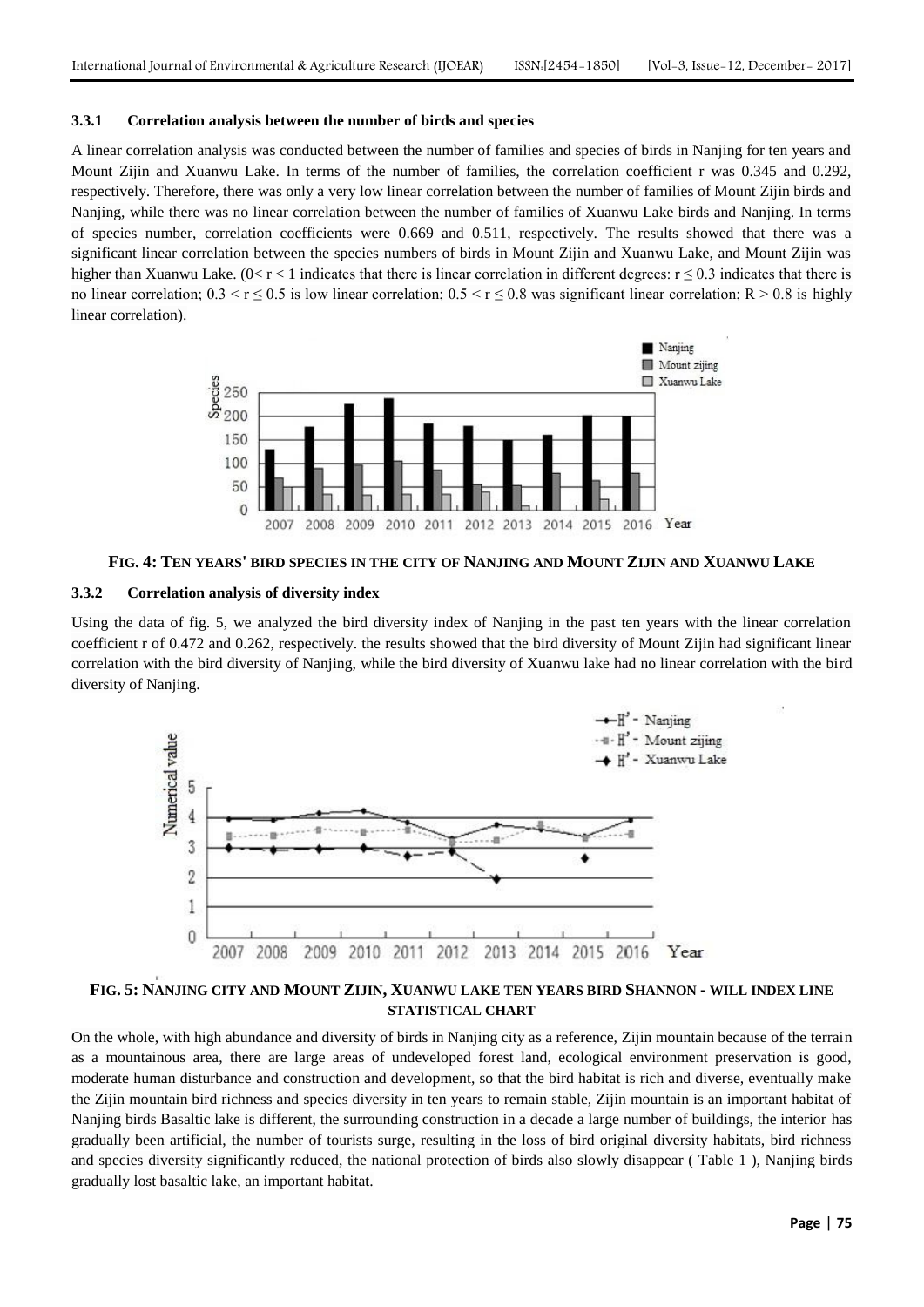| <b>Level</b> | <b>National first level protection</b> |                    |                    | <b>National second level protection</b> |                    |                    |
|--------------|----------------------------------------|--------------------|--------------------|-----------------------------------------|--------------------|--------------------|
| Year         | <b>Nanjing</b>                         | <b>Mount Zijin</b> | <b>Xuanwu Lake</b> | <b>Nanjing</b>                          | <b>Mount Zijin</b> | <b>Xuanwu Lake</b> |
| 2007         | 4                                      |                    |                    |                                         |                    | 3                  |
| 2008         | $\mathcal{D}_{\mathcal{L}}$            |                    |                    |                                         |                    |                    |
| 2009         | 2                                      | 0                  |                    | 11                                      | L,                 |                    |
| 2010         | 4                                      | $\Omega$           | 0                  | 10                                      |                    |                    |
| 2011         |                                        | $\Omega$           | 0                  | 10                                      |                    | 0                  |
| 2012         |                                        | $\Omega$           | 0                  | 8                                       | 3                  |                    |
| 2013         |                                        | 0                  | $\Omega$           |                                         | 3                  |                    |
| 2014         | $\Omega$                               | 0                  |                    |                                         | 3                  |                    |
| 2015         | 2                                      | $\Omega$           | $\Omega$           | 11                                      | 4                  | $\Omega$           |
| 2016         | $\mathcal{D}$                          |                    |                    | 9                                       |                    |                    |

**TABLE 1 NANJING CITY AND MOUNT ZIJIN, XUANWU LAKE TEN YEARS' NATIONAL BIRD PROTECTION STATISTICS**

# **IV. DISCUSSION**

Long - term investigation and study of species composition and dynamics in a certain area can provide reference for environmental monitoring, evaluation and protection, and birds as indicators of urban ecosystems, in the evaluation of urban ecological environment quality plays an indicator role [3]. With the aggravation of urbanization, not only the urban landscape changes its appearance, but also threatens the survival of urban birds. Different natural habitats, urban bird habitats have high heterogeneity, frequent human disturbance and other unique characteristics, and compared with natural habitat bird diversity research; urban and suburban bird diversity is obviously insufficient attention.

# **4.1 Impact of urbanization on urban birds**

## **4.1.1 Urban birds and their characteristics**

Urban birds are those living in the urban environment, they together with humans in the city without relying on human feeding, their own foraging [4]. Has the following characteristics: is the construction of urban bird community, living in a relatively dense population, productivity and economic development, has a certain degree of cultural development, artificial environment is given priority to with the comprehensive area (i.e., the city), is an important part of the natural factors of human survival, is one of the wild animals in the urban environment [5]. Mainly including the original area before the urbanization of the remaining birds; Birds migrating from outside into cities; Semi - domesticated birds escaping from domesticated places or markets; And birds that migrate and stay for a period.

Compared with non-urban birds, urban birds have their own unique characteristics, mainly in the following aspects: in the urban ecosystem, human activities are frequent, bird communities are under serious human activities, urban birds due to the lack of natural enemies and accustomed to the existence of human beings, smells and activities, they often lack of vigilance. Human production and living activities are often an important factor leading to the death of urban birds; Urban bird habitats range from almost natural ecological communities to completely artificial habitats, so the diversity of habitats is rich. Urbanization will further lead to the natural landscape gradually replaced by artificial landscape, especially the building and artificial trees gradually replace the trend of natural forest land is difficult to reverse in the short term, and urban environmental pollution is serious. Urban birds suitable for habitat is highly fragmented, is a typical isolated island habitat; The various habitat types, small relative area and enhanced manual management make the urban environment have mosaic characteristics, numerous boundaries and high heterogeneity. Urban bird habitats often undergo drastic changes, such as soil erosion, herbicide and pesticide use, drainage and the disappearance of shrub layers and other factors can cause habitat loss and isolation; Overall, urban bird species diversity is relatively low, but the number of species is sometimes quite large. Species that are sensitive to human disturbance and birds that have strict habitat requirements are generally difficult to adapt to urban ecosystems. The impact of urbanization on bird communities is twofold: higher heterogeneity provides abundant available resources for birds while human disturbance and habitat loss result in decreased diversity and density.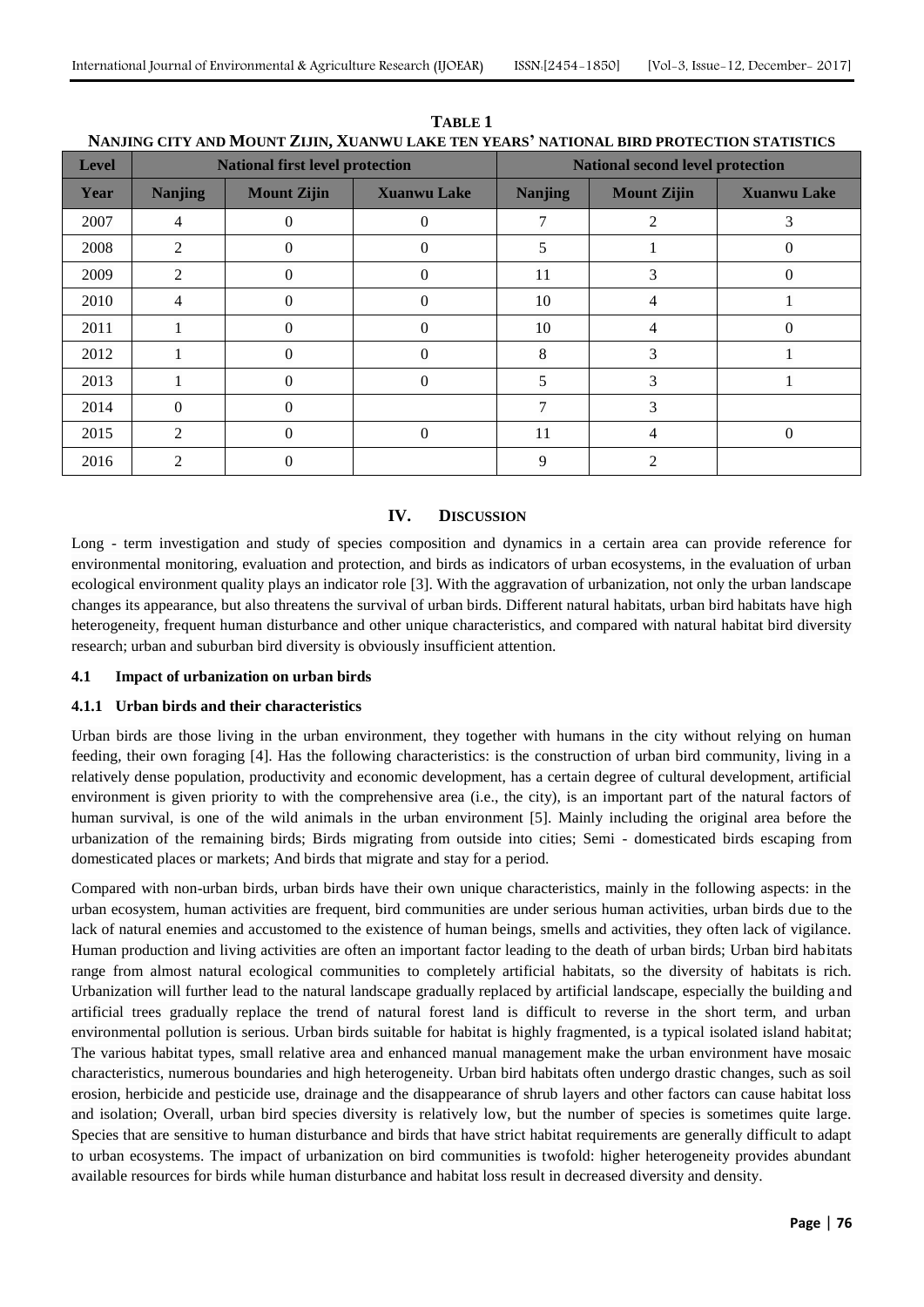## **4.1.2 Impact of urbanization on bird communities**

#### *A. Effects of urbanization on bird community composition*

Habitat landscape conditions, such as topography, presence or absence of water and vegetation community structure, directly affect the composition of animal communities. Urbanization leads to significant changes in urban landscape, which leads to the development of urban bird community in the direction of bad succession. Insect - eating birds, ground nesting or tree-hole nesting birds, etc., which are common in natural forest land, have a decreasing trend in species and quantity in cities [6], because these birds, especially some " area sensitive" birds, do not like to appear in smaller forest land.

Many non-urban habitats are often successfully adapted to urban habitats. For example, parakeet's native to Papua New Guinea rain forests appear in some highland towns in the country, while coastal birds, white kingfisher, extend to parks in Singapore and so on. There are some exotic species, the population increases with urbanization, and gradually become dominant species, such as sparrows, pigeons, floor Yan, etc. But the species that inhabit the artificial green space are generally far fewer than those that inhabit the native forest land. The smaller the area of the primary ecosystem remains, the greater the likelihood of species composition changes and extinction and the invasion of exotic birds [7].

#### *B. Effects of urbanization on bird community structure*

Studies have shown that the island of habitats has caused urban birds to suffer the same adverse effects as other fragmented landscapes. It is generally believed that with the increasing degree of urbanization and the resulting changes in urban landscape, the species of birds in the city will be reduced and species diversity will be reduced.

Some researchers argue that moderate urbanization helps to increase the richness and species diversity of bird communities, which validates the so-called moderate interference theory with urban bird communities [8]. Research shows that the diversity of birds in urban parks is significantly higher than other urban habitats. There is also a phenomenon that although there are few species of birds in cities, the number is much higher than that in neighboring rural areas, such as 21 species in Helsinki, Finland, and 54 species in neighboring virgin forest areas, but the number and weight of birds per km2 in cities are 3 and 10 times higher than those in forests, respectively.

Other studies have found that winter urban parks have more species and larger numbers of individuals than surrounding rural or forested areas, and this difference is particularly pronounced in northern Europe, which may be associated with winter feeding in urban parks. Winter feeding can help birds adapt to the urban environment, not only affect bird density and species richness, but also change their species composition. Birds in areas with higher levels of urbanization make greater use of food tables than in areas with lower levels of urbanization.

#### *C. Effects of urbanization on bird reproduction*

With the acceleration of urbanization and the change of urban landscape, many birds lose their habitat in the city. Ground nesting birds are reported to be rare in urban parks, and lack of hidden plants, lack of suitable nesting sites or competitive pressures in nesting areas may limit the number of ground nesting birds [9]. Studies conducted in Finland suggest that nest birds and deciduous forest birds prefer urban parks, which may be related to the characteristics of individual bird species, resource availability, high diversity of habitats in large parks, nest occupancy and intra-species competition. Some urban parks benefit from the large number of artificial nests in the park, and studies have shown that birds have a higher success rate in nesting than in natural caves. Another feature is that birds in isolated habitats tend to nest high.

Some studies have found that human activities may affect the success rate of urban birds breeding, among which the entertainment of urban parks is the main factor affecting the habitat and breeding of birds in urban forest land. However, some scholars found in the study, surrounded by high-density buildings in the park of human activities did not affect the breeding of birds, this may be because the park 's recreational use frequency is not big, or the impact of human activities compared with other variables is relatively small. For example, many species of crow birds around the world have spread from their original distribution area to urban environment nest breeding, and have become very accustomed to human activities. Perhaps less harm from humans is the main reason for these changes. In addition, waste and feeding in cities may also be one of the reasons for the high population density of crows.

## **V. CONCLUSION**

Urbanization is the process of globalization's artificial environment change, and the effect of urbanization on birds is explored on a multi-scale basis. The results have a lot of enlightenment for us to study the relationship between human,